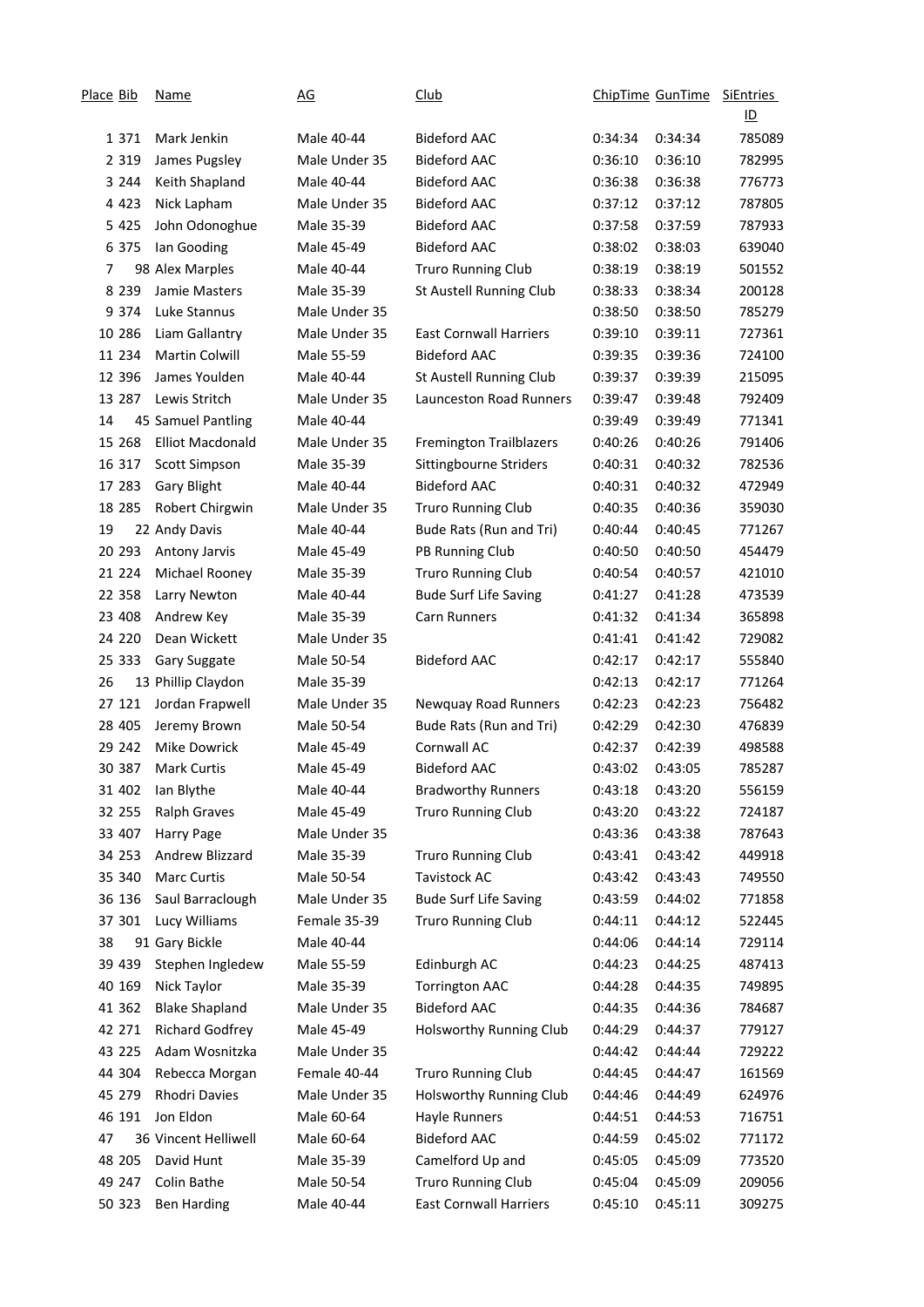|     | 51 157  | Wayne Stapleton        | Male 50-54      | <b>Torrington AAC</b>          | 0:45:06 | 0:45:13 | 772188 |
|-----|---------|------------------------|-----------------|--------------------------------|---------|---------|--------|
|     | 52 334  | Evan Suggate           | Male Under 35   | <b>Bideford AAC</b>            | 0:45:13 | 0:45:13 | 783451 |
|     | 53 430  | Carl Murphy            | Male 45-49      | Mile High                      | 0:45:06 | 0:45:13 | 675675 |
|     | 54 354  | Ian Gronwalt           | Male 55-59      | PB Running Club                | 0:45:17 | 0:45:19 | 260352 |
|     | 55 257  | Neil Helson            | Male 50-54      | <b>St Austell Athletes</b>     | 0:45:37 | 0:45:38 | 545360 |
|     | 56 249  | Luke Day               | Male Under 35   | Ilfracombe Running Club        | 0:45:36 | 0:45:47 | 406806 |
|     | 57 433  | Craig Harper           | Male 45-49      | Bude Rats (Run and Tri)        | 0:45:49 | 0:45:58 | 618474 |
|     | 58 325  | Paul Moore             | Male 55-59      | Elements Tri Club              | 0:46:02 | 0:46:07 | 130778 |
| 59  |         | 75 Gareth Cann         | Male 50-54      |                                | 0:46:06 | 0:46:09 | 469015 |
|     | 60 241  | <b>Helen Morse</b>     | Female 35-39    | <b>East Cornwall Harriers</b>  | 0:46:15 | 0:46:17 | 161923 |
| 61  |         | 68 Matt Allan          | Male 40-44      | Camelford Up and               | 0:46:17 | 0:46:21 | 771391 |
|     | 62 238  | lain Walker            | Male 65-69      | St Austell Running Club        | 0:46:16 | 0:46:21 | 315573 |
|     | 63 243  | Sharon Daw             | Female 55-59    | <b>East Cornwall Harriers</b>  | 0:46:25 | 0:46:28 | 475278 |
|     | 64 400  | Mike Gilbert           | Male 35-39      | Launceston Road Runners        | 0:46:25 | 0:46:29 | 283244 |
|     | 65 398  | Nigel Reddicliffe      | Male 55-59      | Launceston Road Runners        | 0:46:29 | 0:46:34 | 366792 |
| 66  |         | 80 Steven Martin       | Male 45-49      |                                | 0:46:31 | 0:46:34 | 771433 |
|     | 67 113  | Ashley Starr           | Male 50-54      | <b>Bradworthy Runners</b>      | 0:46:36 | 0:46:42 | 771632 |
|     | 68 161  | Richard Wilson         | Male 55-59      | <b>Torrington AAC</b>          | 0:46:43 | 0:46:49 | 770604 |
|     | 69 298  | Chris Chirgwin         | Male 35-39      | <b>Truro Running Club</b>      | 0:47:02 | 0:47:06 | 747780 |
|     | 70 263  | Andrew Pearson         | Male 50-54      | <b>Bideford AAC</b>            | 0:47:09 | 0:47:11 | 472778 |
|     | 71 338  | <b>Hannah Matthews</b> | Female 35-39    | <b>East Cornwall Harriers</b>  | 0:47:13 | 0:47:16 | 689343 |
|     | 72 412  | <b>Richard Deed</b>    | Male 45-49      |                                | 0:47:17 | 0:47:21 | 787694 |
| 73  |         | 21 Zack Davis          | Male Under 35   |                                | 0:47:25 | 0:47:27 | 771262 |
|     | 74 222  | Donal Breen            | Male 50-54      | <b>Truro Running Club</b>      | 0:47:23 | 0:47:28 | 272316 |
|     | 75 438  | <b>Kit Davis</b>       | Male 45-49      |                                | 0:47:23 | 0:47:30 | 788457 |
| 76  |         | 53 Jo Bedler           | Female 45-49    | <b>Bideford AAC</b>            | 0:47:24 | 0:47:32 | 555167 |
|     | 77 281  | Jonathan Berridge      | Male 50-54      | <b>Truro Running Club</b>      | 0:47:51 | 0:47:56 | 718299 |
|     | 78 427  | Josh Cousin            | Male Under 35   |                                | 0:48:05 | 0:48:09 | 787958 |
|     | 79 198  | Christopher            | Male 55-59      |                                | 0:48:10 | 0:48:12 | 469200 |
|     | 80 114  | Benjamin Jarram        | Male 35-39      | <b>Launceston Road Runners</b> | 0:48:10 | 0:48:19 | 771633 |
| 81  |         | 39 Peter Allen         | Male 65-69      | Newquay Road Runners           | 0:48:23 | 0:48:28 | 308760 |
|     | 82 119  | Marty Barnfield        | Male 45-49      | <b>Bodmin Road Runners</b>     | 0:48:29 | 0:48:32 | 558623 |
|     | 83 360  | Andy Cloke             | Male 45-49      | Bude Rats (Run and Tri)        | 0:48:25 | 0:48:33 | 784604 |
|     | 84 305  | Beth Key               | Female 35-39    | <b>Truro Running Club</b>      | 0:48:31 | 0:48:36 | 215091 |
|     | 85 207  | Toby Ingle             | Male Under 35   |                                | 0:48:35 | 0:48:40 | 773751 |
|     | 86 216  | Josephine Marinho      | Female Under 35 | Bude Rats (Run and Tri)        | 0:48:35 | 0:48:40 | 774135 |
| 87  |         | 96 Sarah May           | Female 50-54    | <b>Bideford AAC</b>            | 0:48:40 | 0:48:49 | 771519 |
|     | 88 429  | <b>Gregory May</b>     | Male 40-44      | Carn Runners                   | 0:48:43 | 0:48:57 | 634212 |
|     | 89 133  | Keith Hoadley          | Male 55-59      | <b>Torrington AAC</b>          | 0:48:56 | 0:49:02 | 771846 |
| 90  |         | 71 Katie Lowe          | Female 40-44    | North Devon RRC                | 0:48:55 | 0:49:06 | 791943 |
|     | 91 221  | Laura Pool             | Female 40-44    | Truro Running Club             | 0:49:06 | 0:49:12 | 637011 |
|     | 92 226  | Sam Dennis             | Male 40-44      |                                | 0:49:13 | 0:49:16 | 774816 |
|     | 93 245  | Revis Crowle           | Female 60-64    | <b>East Cornwall Harriers</b>  | 0:49:17 | 0:49:20 | 386188 |
|     | 94 390  | Kimberley Ellis        | Female Under 35 |                                | 0:49:14 | 0:49:21 | 771283 |
|     | 95 336  | <b>Stuart Colwill</b>  | Male 50-54      | Bude Rats (Run and Tri)        | 0:49:21 | 0:49:25 | 435179 |
| 96  |         | 94 Matt East           | Male 45-49      | <b>Bideford AAC</b>            | 0:49:26 | 0:49:30 | 771505 |
|     | 97 389  | Liam Sharpe            | Male 40-44      |                                | 0:49:35 | 0:49:42 | 786468 |
|     | 98 189  | Marilyn Blair          | Female 60-64    | <b>Torrington AAC</b>          | 0:49:46 | 0:49:52 | 704173 |
|     | 99 109  | James Vassallo         | Male 40-44      |                                | 0:49:53 | 0:49:58 | 771587 |
|     | 100 117 | Michael Jones          | Male Under 35   |                                | 0:50:00 | 0:50:05 | 738081 |
| 101 |         | 42 Jenny Bryant        | Female 50-54    | Tavistock AC                   | 0:50:06 | 0:50:12 | 579963 |
|     | 102 449 | Anna Tanner            | Female 40-44    |                                | 0:50:17 | 0:50:23 | 557163 |
|     |         |                        |                 |                                |         |         |        |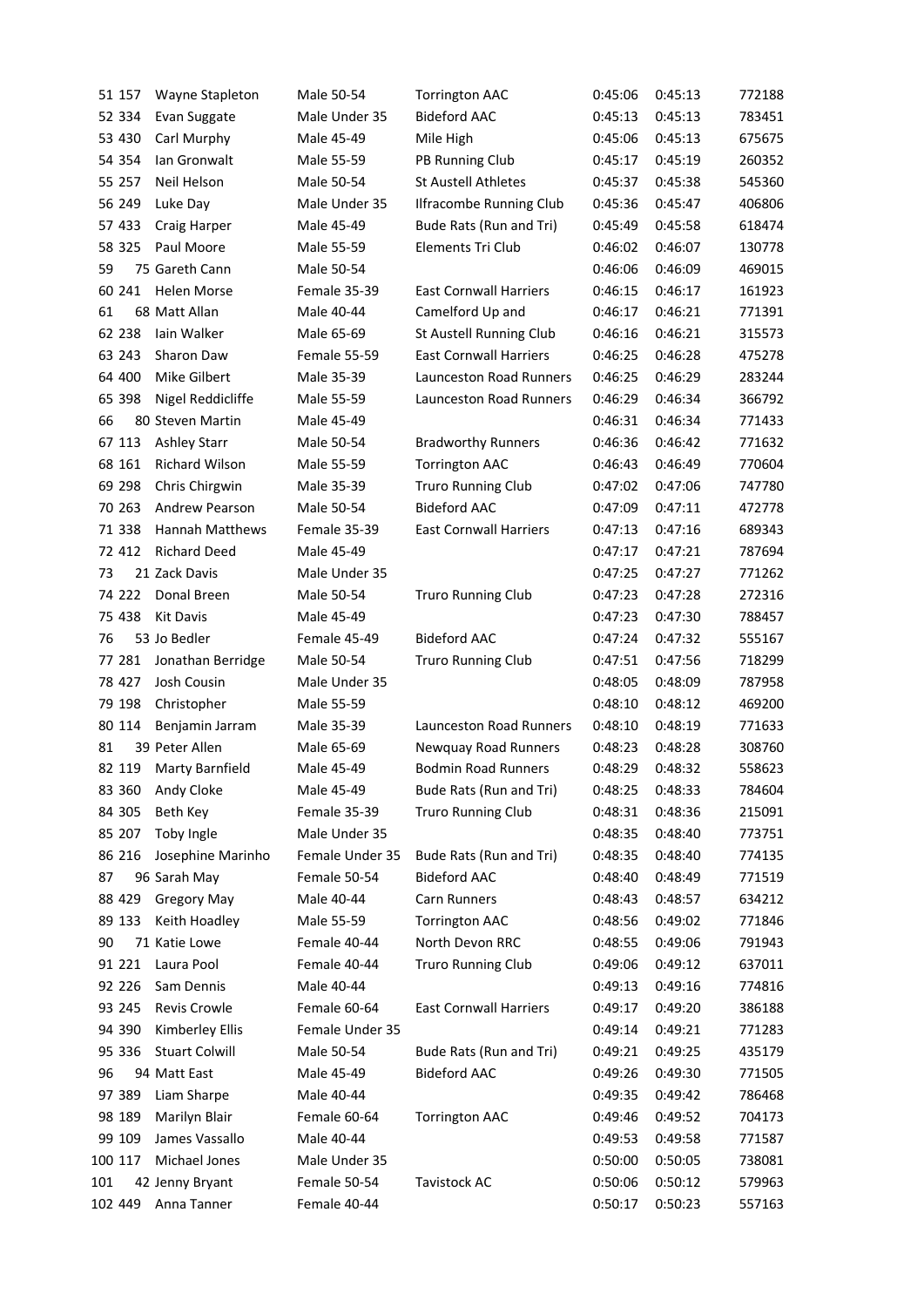| 103     | 66 Steve Sanders      | Male 60-64      | <b>Bideford AAC</b>            | 0:50:15 | 0:50:25 | 522428 |
|---------|-----------------------|-----------------|--------------------------------|---------|---------|--------|
| 104     | 73 John Sudell        | Male 65-69      | <b>East Cornwall Harriers</b>  | 0:50:17 | 0:50:26 | 603684 |
| 105 218 | Lucy Cox              | Female Under 35 | <b>Launceston Road Runners</b> | 0:50:30 | 0:50:43 | 722819 |
| 106 444 | Ian Crowle            | Male 60-64      | <b>East Cornwall Harriers</b>  | 0:50:35 | 0:50:44 | 788727 |
| 107 296 | Laura Eccott          | Female 35-39    | Bude Rats (Run and Tri)        | 0:50:52 | 0:50:56 | 778489 |
| 108 164 | Darren Avery          | Male 40-44      | <b>Torrington AAC</b>          | 0:51:03 | 0:51:13 | 772286 |
| 109 231 | Adam Paynter          | Male 45-49      | <b>Launceston Road Runners</b> | 0:51:14 | 0:51:19 | 775389 |
| 110     | 97 Nigel Grant        | Male 60-64      | Bude Rats (Run and Tri)        | 0:51:16 | 0:51:20 | 527316 |
| 111 235 | <b>Helen Colwill</b>  | Female 50-54    | <b>Bideford AAC</b>            | 0:51:23 | 0:51:32 | 724105 |
| 112     | 65 John Binns         | Male 55-59      | Okehampton RC                  | 0:51:21 | 0:51:43 | 771386 |
| 113 219 | Meghan Lomax          | Female Under 35 | <b>Torrington AAC</b>          | 0:51:30 | 0:51:45 | 774384 |
| 114 413 | David Parish          | Male Under 35   | Launceston Road Runners        | 0:51:45 | 0:51:46 | 787306 |
| 115 166 | Vicky Percival        | Female 50-54    | <b>Bradworthy Runners</b>      | 0:51:48 | 0:51:52 | 723914 |
| 116 383 | <b>Conrad Stevens</b> | Male 50-54      | <b>Torrington AAC</b>          | 0:51:45 | 0:51:53 | 745915 |
| 117 326 | Issy Edworthy         | Female Under 35 |                                | 0:51:51 | 0:51:53 | 783284 |
| 118 388 | <b>Claire Strong</b>  | Female 40-44    | Bude Rats (Run and Tri)        | 0:51:54 | 0:51:57 | 375048 |
| 119     | 11 Kathy Jeffery      | Female 35-39    |                                | 0:51:56 | 0:52:04 | 771247 |
| 120     | 86 Andrew Mansfield   | Male 45-49      | Camelford Up and               | 0:52:06 | 0:52:10 | 771457 |
| 121 165 | Steph Olliffe         | Female 50-54    | <b>Torrington AAC</b>          | 0:52:06 | 0:52:11 | 772289 |
| 122 327 | Peter                 | Male 50-54      | <b>Elements Tri Club</b>       | 0:52:07 | 0:52:19 | 783182 |
| 123     | 15 Wayne Rundle       | Male 45-49      | Launceston Road Runners        | 0:52:15 | 0:52:25 | 622914 |
| 124 217 | Nick Harrison         | Male 45-49      | <b>Launceston Road Runners</b> | 0:52:20 | 0:52:29 | 283686 |
| 125 183 | Gemma Steele          | Female 35-39    | <b>Bideford AAC</b>            | 0:52:29 | 0:52:39 | 772537 |
| 126 367 | Isabel Irwin-Bowler   | Female Under 35 | St Austell Running Club        | 0:52:34 | 0:52:39 | 587683 |
| 127 403 | Tim Jones             | Male 70+        | North Devon RRC                | 0:52:40 | 0:52:51 | 787563 |
| 128 289 | David King            | Male 40-44      | <b>Fremington Trailblazers</b> | 0:52:45 | 0:52:58 | 780479 |
| 129     | 60 Derrick Elston     | Male 60-64      |                                | 0:53:07 | 0:53:07 | 771378 |
| 130 170 | Stephanie             | Female Under 35 | Elements Tri Club              | 0:53:06 | 0:53:13 | 772361 |
| 131 206 | Louise Hunt           | Female 35-39    | Camelford Up and               | 0:53:11 | 0:53:16 | 773522 |
| 132 181 | Sue Park              | Female 55-59    | <b>Fremington Trailblazers</b> | 0:53:09 | 0:53:20 | 359949 |
| 133 335 | <b>Meeta Nicholls</b> | Female 45-49    | <b>East Cornwall Harriers</b>  | 0:53:14 | 0:53:22 | 166973 |
| 134 123 | Michelle Bright       | Female 45-49    | <b>Bideford AAC</b>            | 0:53:24 | 0:53:29 | 771691 |
| 135 122 | Clive Bright          | Male 55-59      | <b>Bideford AAC</b>            | 0:53:34 | 0:53:39 | 771690 |
| 136 254 | <b>Kelly Bills</b>    | Female 45-49    | Carn Runners                   | 0:53:27 | 0:53:42 | 524126 |
| 137 399 | Joseph Chapman        | Male Under 35   |                                | 0:53:51 | 0:53:52 | 787474 |
| 138     | 38 Paul Barnes        | Male 55-59      | <b>Bradworthy Runners</b>      | 0:53:43 | 0:53:53 | 520368 |
| 139 144 | Andy Whelan           | Male 55-59      |                                | 0:54:04 | 0:54:07 | 539187 |
| 140 182 | Lucy Jenkinson        | Female Under 35 |                                | 0:54:01 | 0:54:13 | 772509 |
| 141 437 | Ian Chilcott          | Male 50-54      | Team H Plymouth                | 0:54:06 | 0:54:14 | 748842 |
| 142 357 | Mike Dauncey          | Male 55-59      | <b>Bradworthy Runners</b>      | 0:54:10 | 0:54:21 | 784581 |
| 143 177 | Lucy Foley-Norman     | Female 40-44    | <b>Fremington Trailblazers</b> | 0:54:16 | 0:54:27 | 649997 |
| 144     | 85 Heather Stacey     | Female Under 35 | <b>Holsworthy Running Club</b> | 0:54:22 | 0:54:31 | 633184 |
| 145 442 | Tamsyn Keens          | Female Under 35 |                                | 0:54:39 | 0:54:40 | 788669 |
| 146 356 | Jess Gierke           | Female 50-54    | <b>Bideford AAC</b>            | 0:54:30 | 0:54:41 | 747712 |
| 147 421 | Pete Jennings         | Male 55-59      |                                | 0:54:21 | 0:54:42 | 757077 |
| 148 424 | Jenna Sleeman         | Female Under 35 | Camelford Up and               | 0:54:44 | 0:54:50 | 419354 |
| 149 171 | <b>Gary Pethick</b>   | Male 40-44      | Elements Tri Club              | 0:54:49 | 0:54:56 | 772363 |
| 150 172 | Sally Brown           | Female 35-39    |                                | 0:54:52 | 0:54:59 | 772368 |
| 151 264 | Jason Turner          | Male 45-49      | <b>Bradworthy Runners</b>      | 0:54:53 | 0:55:05 | 656356 |
| 152 223 | Stuart Lockyer        | Male 55-59      | Bude Rats (Run and Tri)        | 0:54:56 | 0:55:06 | 478572 |
| 153 303 | <b>Nigel Gardiner</b> | Male 55-59      | Bude Rats (Run and Tri)        | 0:54:53 | 0:55:08 | 723213 |
| 154 201 | <b>Holly Shute</b>    | Female Under 35 |                                | 0:55:11 | 0:55:17 | 732749 |
|         |                       |                 |                                |         |         |        |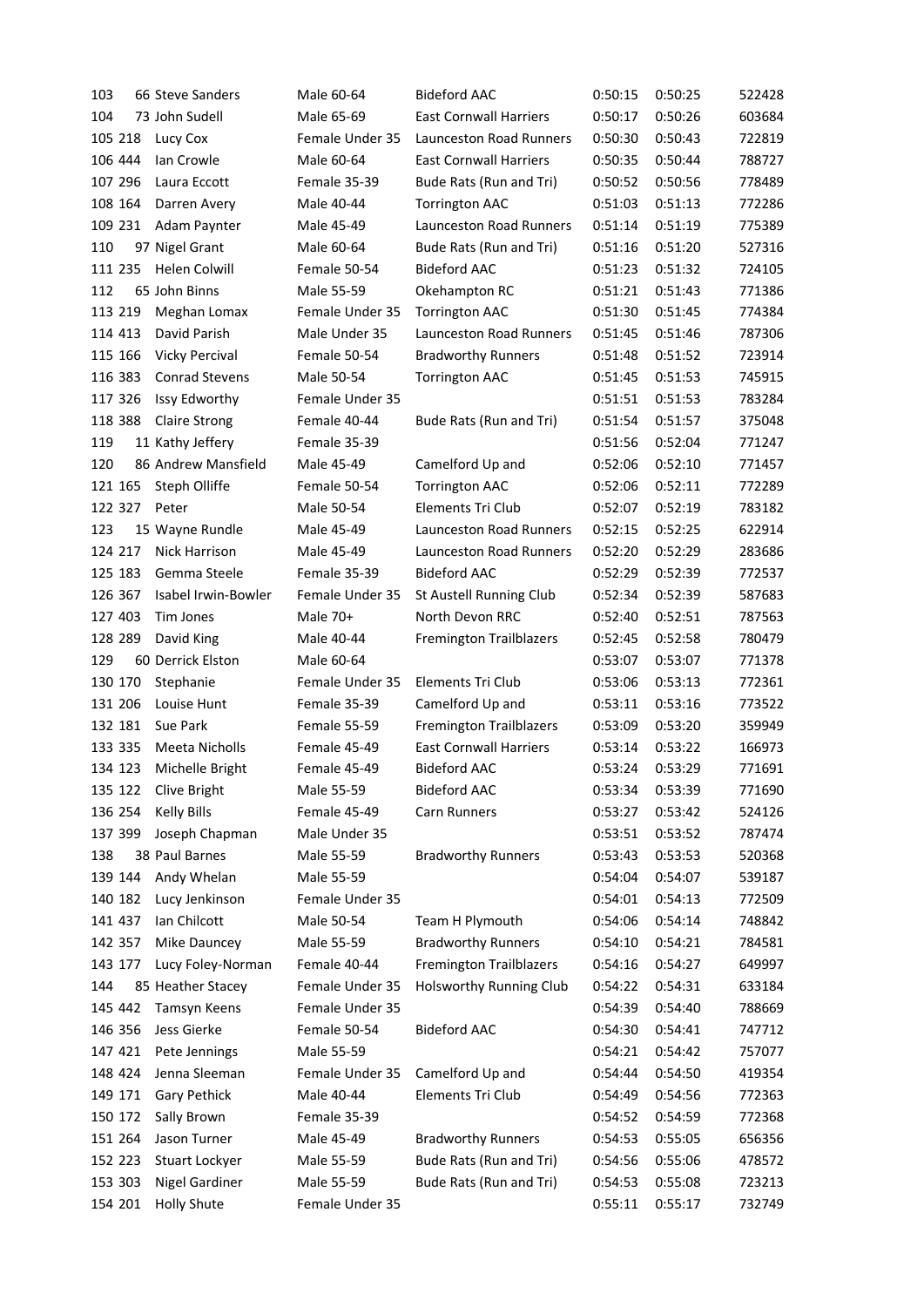| 155 |         | 4 James Rooney         | Male 60-64      | Bude Rats (Run and Tri)       | 0:55:13 | 0:55:19 | 623694 |
|-----|---------|------------------------|-----------------|-------------------------------|---------|---------|--------|
| 156 |         | 26 Jess Marsh          | Female 40-44    | Bude Rats (Run and Tri)       | 0:55:06 | 0:55:21 | 629399 |
|     | 157 252 | Jane Stedman           | Female 55-59    | <b>Bodmin Road Runners</b>    | 0:55:06 | 0:55:23 | 158743 |
|     | 158 256 | Jo Garmory             | Female 45-49    |                               | 0:55:19 | 0:55:28 | 777071 |
| 159 |         | 95 Richard Abbott      | Male 50-54      | Holsworthy Running Club       | 0:55:51 | 0:55:59 | 771516 |
| 160 |         | 54 Hayley Jollow       | Female 45-49    | <b>Bradworthy Runners</b>     | 0:55:53 | 0:56:01 | 430704 |
|     | 161 213 | Gary Hatch             | Male 50-54      | <b>Bideford AAC</b>           | 0:55:45 | 0:56:02 | 774022 |
|     | 162 328 | Karen Hockin           | Female 55-59    |                               | 0:56:04 | 0:56:09 | 783302 |
|     | 163 210 | Lu Walsh               | Female 50-54    | Okehampton RC                 | 0:55:46 | 0:56:10 | 558490 |
|     | 164 142 | <b>Ben Rogers</b>      | Male 40-44      | Bude Rats (Run and Tri)       | 0:56:10 | 0:56:17 | 445308 |
|     | 165 190 | Colin Wynne            | Male 55-59      | <b>Torrington AAC</b>         | 0:56:20 | 0:56:31 | 772671 |
| 166 |         | 7 Chris Lawson         | Male 40-44      |                               | 0:56:28 | 0:56:34 | 771246 |
|     | 167 248 | Adam Davie             | Male 35-39      | North Devon RRC               | 0:56:25 | 0:56:37 | 569783 |
| 168 |         | 64 Anne Binns          | Female 55-59    | Okehampton RC                 | 0:56:16 | 0:56:39 | 771385 |
|     | 169 126 | <b>Bridie Head</b>     | Female Under 35 | Holsworthy Running Club       | 0:56:44 | 0:56:53 | 771746 |
|     | 170 195 | <b>Bruce Draper</b>    | Male 50-54      |                               | 0:56:52 | 0:56:57 | 772849 |
|     | 171 355 | Jemma Burke            | Female 45-49    |                               | 0:56:43 | 0:56:59 | 784573 |
|     | 172 246 | Joanna Jones           | Female 35-39    | North Devon RRC               | 0:56:50 | 0:57:02 | 729108 |
|     | 173 349 | Kate Burges            | Female Under 35 |                               | 0:57:10 | 0:57:11 | 784206 |
|     | 174 348 | lan Burges             | Male 35-39      |                               | 0:57:10 | 0:57:11 | 784205 |
|     | 175 230 | Jo Northey             | Female 45-49    | Launceston Road Runners       | 0:57:13 | 0:57:18 | 359028 |
| 176 |         | 57 John Horton         | Male 70+        | Newquay & Par AC              | 0:57:32 | 0:57:36 | 704097 |
|     | 177 366 | John Sleep             | Male 40-44      | <b>Bideford AAC</b>           | 0:57:35 | 0:57:45 | 700275 |
|     | 178 251 | Nick Page              | Male 55-59      | <b>East Cornwall Harriers</b> | 0:57:37 | 0:57:52 | 425427 |
| 179 |         | 51 Andrew Ward         | Male 50-54      |                               | 0:57:30 | 0:57:55 | 790727 |
| 180 |         | 17 Matt Payne          | Male 45-49      |                               | 0:57:32 | 0:57:56 | 771260 |
| 181 |         | 41 Michael Brereton    | Male 40-44      | Camelford Up and              | 0:57:48 | 0:57:58 | 727495 |
|     | 182 128 | Mike Bawden            | Male 60-64      | <b>Carn Runners</b>           | 0:57:56 | 0:58:03 | 417090 |
|     | 183 312 | <b>Ellie Smart</b>     | Female Under 35 |                               | 0:57:46 | 0:58:05 | 782171 |
|     | 184 401 | Marlene Grobler        | Female 40-44    | <b>Carn Runners</b>           | 0:57:54 | 0:58:08 | 745090 |
|     | 185 292 | Robert Ireton          | Male 55-59      | Camelford Up and              | 0:58:07 | 0:58:23 | 780851 |
|     | 186 344 | Lisa Allin             | Female Under 35 | <b>Bradworthy Runners</b>     | 0:58:07 | 0:58:23 | 784042 |
|     | 187 138 | Geoff Panter           | Male 40-44      |                               | 0:58:20 | 0:58:33 | 548352 |
|     | 188 229 | <b>Kelly Sargent</b>   | Female 40-44    | Launceston Road Runners       | 0:58:24 | 0:58:35 | 622845 |
|     | 189 310 | <b>Merlin Keating</b>  | Male 50-54      | <b>St Austell Athletes</b>    | 0:58:39 | 0:58:52 | 663857 |
|     | 190 163 | Julie Barriball        | Female 55-59    | Launceston Road Runners       | 0:58:45 | 0:58:56 | 772235 |
| 191 |         | 93 Clive Davis         | Male 60-64      |                               | 0:58:51 | 0:59:05 | 737755 |
|     | 192 175 | Katrina Werren         | Female 35-39    |                               | 0:59:00 | 0:59:13 | 538939 |
|     | 193 346 | <b>Michael Cousins</b> | Male 55-59      |                               | 0:59:06 | 0:59:16 | 744539 |
| 194 |         | 44 Simone Pantling     | Female 40-44    |                               | 0:59:19 | 0:59:23 | 771338 |
|     | 195 127 | Des Evans              | Male 70+        | Newquay Road Runners          | 0:59:31 | 0:59:33 | 631285 |
|     | 196 124 | Mark Fundrey           | Male 55-59      | <b>Bideford AAC</b>           | 0:59:18 | 0:59:35 | 557170 |
|     | 197 159 | Lisa Cassidy           | Female 40-44    | Bodmin Women's Running        | 0:59:14 | 0:59:36 | 584634 |
|     | 198 227 | Linda Pickard          | Female 55-59    | Launceston Road Runners       | 0:59:28 | 0:59:42 | 315414 |
| 199 |         | 56 Ann Barriball       | Female 45-49    | Launceston Road Runners       | 0:59:36 | 0:59:42 | 771371 |
|     | 200 273 | Graham Keat            | Male 60-64      |                               | 0:59:40 | 0:59:48 | 790653 |
| 201 |         | 33 Paul Lathom         | Male 35-39      |                               | 0:59:46 | 0:59:54 | 771307 |
|     | 202 194 | Kev Hogarth            | Male 60-64      |                               | 0:59:32 | 0:59:56 | 772797 |
|     | 203 337 | Suzanne Smith          | Female 55-59    |                               | 0:59:50 | 1:00:00 | 783662 |
|     | 204 277 | Tania Coker            | Female Under 35 | Holsworthy Running Club       | 0:59:55 | 1:00:06 | 779705 |
|     | 205 250 | Jane Stephens          | Female 55-59    | <b>Bodmin Road Runners</b>    | 1:00:02 | 1:00:08 | 484969 |
|     | 206 406 | Michael Hone           | Male 50-54      |                               | 1:00:01 | 1:00:12 | 791273 |
|     |         |                        |                 |                               |         |         |        |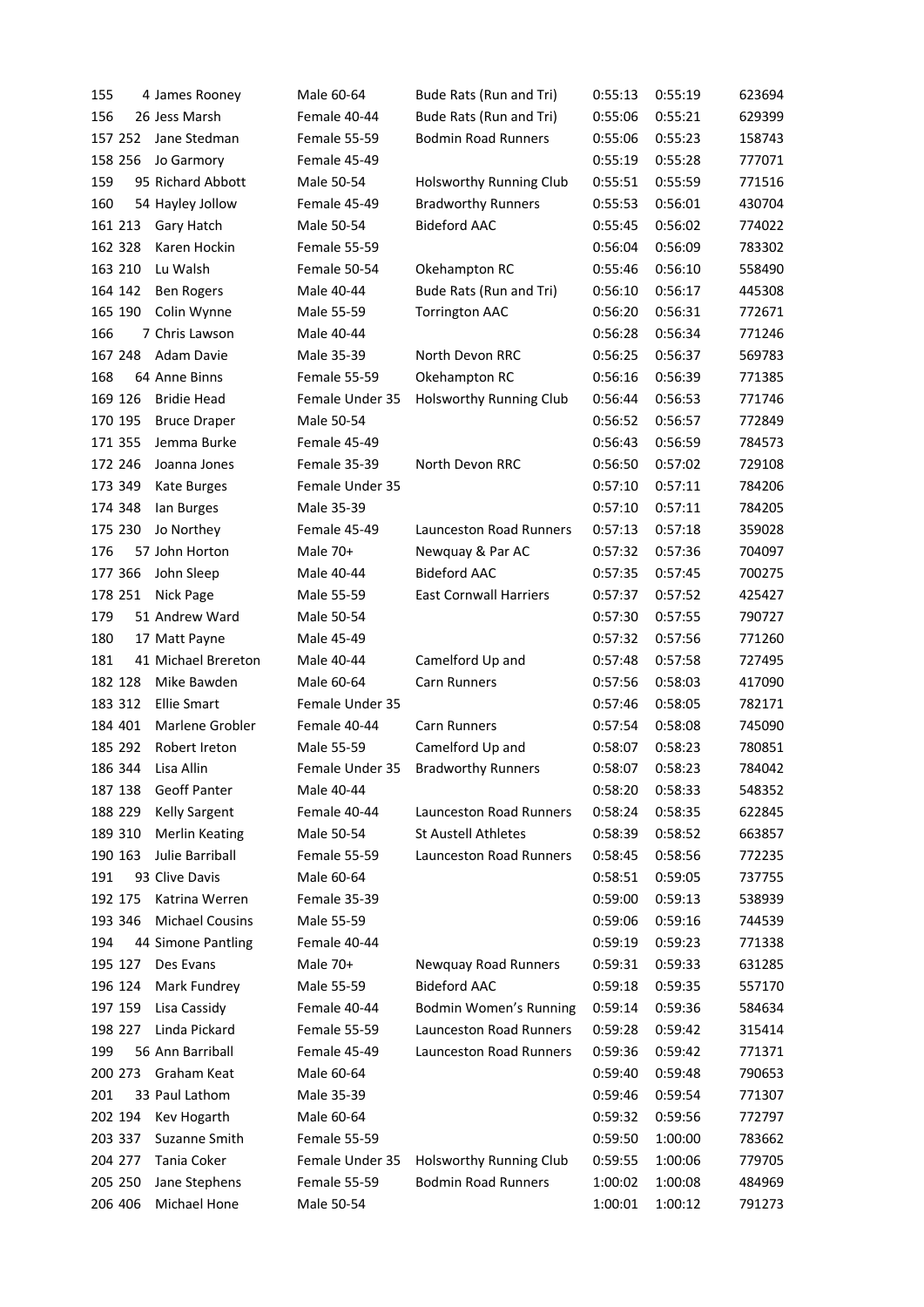| 207     | 20 Tara Fundrey         | Female 50-54      | <b>Bideford AAC</b>            | 0:59:58 | 1:00:16 | 792353 |
|---------|-------------------------|-------------------|--------------------------------|---------|---------|--------|
| 208 280 | Amanda Berridge         | Female 40-44      | <b>Truro Running Club</b>      | 1:00:10 | 1:00:22 | 718298 |
| 209 420 | Lesley Westgate         | Female 65-69      | Lonely Goat RC                 | 1:00:20 | 1:00:26 | 360588 |
| 210 447 | Lizzie Crocker          | Female Under 35   |                                | 1:00:26 | 1:00:45 | 788948 |
| 211 146 | Georgina Symons         | Female 40-44      | <b>St Austell Athletes</b>     | 1:00:43 | 1:00:55 | 197268 |
| 212 111 | <b>Claire Barlow</b>    | Female 45-49      | <b>Bodmin Road Runners</b>     | 1:00:43 | 1:01:00 | 555073 |
| 213     | 31 Ian Grimes           | Male 70+          | Launceston Road Runners        | 1:01:07 | 1:01:14 | 747885 |
| 214     | 59 Charlotte Chidley    | Female 40-44      | Holsworthy Running Club        | 1:01:08 | 1:01:21 | 771377 |
| 215     | 61 Victoria Shaddick    | Female 45-49      | <b>Fremington Trailblazers</b> | 1:01:08 | 1:01:21 | 771379 |
| 216 180 | Paul Jeffery            | Male 60-64        | <b>Fremington Trailblazers</b> | 1:01:26 | 1:01:45 | 772489 |
| 217 294 | Nicky Brenton           | Female 50-54      | <b>Bodmin Road Runners</b>     | 1:01:40 | 1:01:57 | 579695 |
| 218     | 18 Simon Heard          | Male 45-49        |                                | 1:01:42 | 1:02:07 | 771268 |
| 219     | 67 Mary Pool            | Female 65-69      |                                | 1:01:52 | 1:02:11 | 771387 |
| 220 299 | <b>Alison Parsons</b>   | Female 50-54      | Bodmin Women's Running         | 1:02:13 | 1:02:23 | 162008 |
| 221 415 | Jane Pritchard          | Female 55-59      |                                | 1:02:19 | 1:02:25 | 787712 |
| 222 233 | Julia Foster            | Female 50-54      |                                | 1:02:25 | 1:02:34 | 772485 |
| 223 228 | Dave Pickard            | Male 60-64        | Launceston Road Runners        | 1:02:20 | 1:02:36 | 505729 |
| 224 443 | Paula Wilkinson         | Female 50-54      | Bude Rats (Run and Tri)        | 1:02:24 | 1:02:38 | 679307 |
| 225 300 | Lucy Chilcott           | Female 45-49      | Bodmin Women's Running         | 1:02:32 | 1:02:42 | 767701 |
| 226 306 | Sarah Badham            | Female Under 35   |                                | 1:02:21 | 1:02:43 | 781839 |
| 227 270 | <b>Robert Price</b>     | Male 45-49        |                                | 1:02:22 | 1:02:43 | 729112 |
| 228 141 | Nicola Emmett           | Female 45-49      | Bude Rats (Run and Tri)        | 1:02:41 | 1:02:47 | 362561 |
| 229 212 | Jo Hedderly             | Female 45-49      | <b>Bideford AAC</b>            | 1:02:31 | 1:02:50 | 774021 |
| 230 352 | Catherine Herniman      | Female Under 35   |                                | 1:02:30 | 1:02:50 | 784254 |
| 231 106 | <b>James Danks</b>      | <b>Male 40-44</b> | <b>Falmouth Road Runners</b>   | 1:02:36 | 1:03:00 | 741008 |
| 232 380 | Jess Martyn             | Female Under 35   |                                | 1:03:04 | 1:03:12 | 785851 |
|         |                         |                   |                                |         |         |        |
|         |                         |                   |                                |         |         |        |
| 233 382 | Margaret Clark          | Female 60-64      | Hayle Runners                  | 1:02:54 | 1:03:16 | 759165 |
| 234 311 | Jacky Tyler             | Female 60-64      |                                | 1:03:00 | 1:03:18 | 555111 |
| 235 414 | <b>Robert Willcocks</b> | <b>Male 60-64</b> | <b>Falmouth Road Runners</b>   | 1:03:10 | 1:03:21 | 450571 |
| 236     | 49 Emily Linton         | Female 35-39      |                                | 1:03:07 | 1:03:26 | 495291 |
| 237 204 | Zoe Jones               | Female 50-54      |                                | 1:03:10 | 1:03:27 | 773510 |
| 238 313 | Lois Briard             | Female 40-44      | Bude Rats (Run and Tri)        | 1:03:21 | 1:03:29 | 782174 |
| 239 397 | <b>Beverley Powe</b>    | Female Under 35   | Just Jog Bideford              | 1:03:10 | 1:03:33 | 787117 |
| 240 426 | Lora Tanner             | Female 40-44      | Bude Rats (Run and Tri)        | 1:03:27 | 1:03:34 | 787954 |
| 241 359 | <b>Rachel Shacketon</b> | Female 35-39      |                                | 1:03:24 | 1:03:40 | 784594 |
| 242 365 | <b>Steve Carruth</b>    | Male 40-44        |                                | 1:03:25 | 1:03:40 | 784729 |
| 243 316 | Steve Tregidgo          | Male 40-44        | St Austell Running Club        | 1:03:48 | 1:04:00 | 285345 |
| 244 208 | lan Ringer              | Male 70+          | <b>Bodmin Road Runners</b>     | 1:03:56 | 1:04:03 | 274470 |
| 245 419 | Melanie Nile            | Female 45-49      | St Austell Running Club        | 1:04:03 | 1:04:19 | 502174 |
| 246 351 | <b>Tom Snellgrove</b>   | Male 40-44        |                                | 1:03:56 | 1:04:23 | 782731 |
| 247 155 | Jacqui Couch            | Female 50-54      | <b>Torrington AAC</b>          | 1:04:04 | 1:04:25 | 716236 |
| 248 199 | Robyn Penton            | Female 35-39      | Just Jog Bideford              | 1:04:03 | 1:04:26 | 773145 |
| 249 391 | Nicky Hedden            | Female 45-49      | Just Jog Bideford              | 1:04:04 | 1:04:27 | 637297 |
| 250 332 | Rebecca Rice            | Female 35-39      |                                | 1:04:16 | 1:04:30 | 783439 |
| 251     | 89 Miranda Honey        | Female 45-49      | <b>Bodmin Road Runners</b>     | 1:04:14 | 1:04:33 | 414017 |
| 252     | 81 Rebecca Thomas       | Female 45-49      | Camelford Up and               | 1:04:15 | 1:04:33 | 771439 |
| 253 167 | Mary Mullarkey          | Female 70+        | <b>East Cornwall Harriers</b>  | 1:04:16 | 1:04:35 | 619081 |
| 254     | 30 Janet Lathom         | Female 65-69      | Launceston Road Runners        | 1:04:39 | 1:04:46 | 638185 |
| 255 302 | Charlotte Chapman       | Female Under 35   | Bude Rats (Run and Tri)        | 1:04:41 | 1:04:48 | 766864 |
| 256 290 | Kathryn Marsh           | Female 45-49      | Carn Runners                   | 1:04:39 | 1:04:53 | 185901 |
| 257 275 | Sandra Haynes           | Female 55-59      | Looe Pioneers Running          | 1:04:44 | 1:04:58 | 644613 |
| 258 385 | Sarah Powell            | Female 60-64      | Just Jog Bideford              | 1:04:47 | 1:05:11 | 786064 |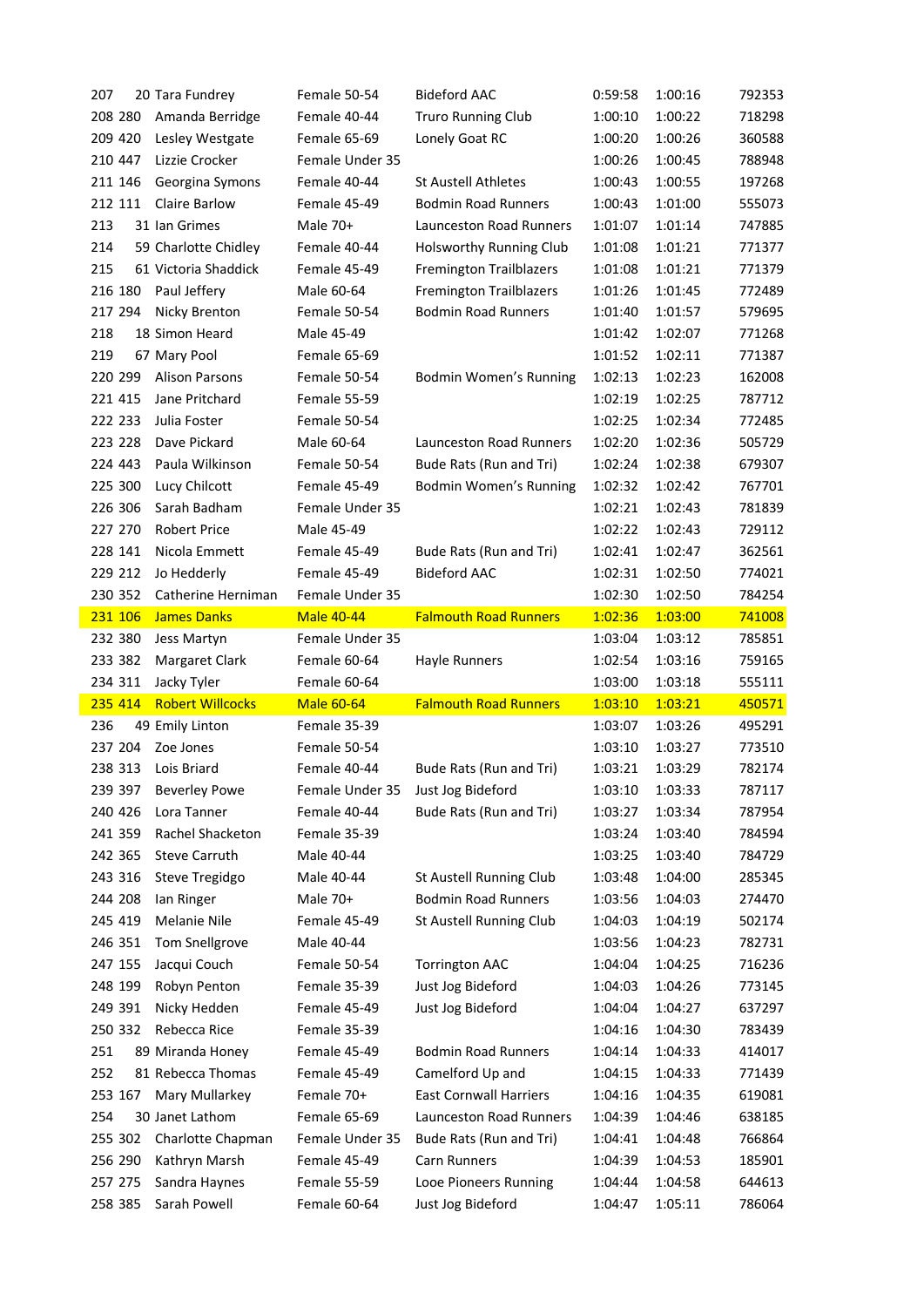| 259 |         | 92 Margaret Jarvis       | Female 65-69    | Okehampton RC                  | 1:04:51 | 1:05:11 | 451538 |
|-----|---------|--------------------------|-----------------|--------------------------------|---------|---------|--------|
|     | 260 331 | Jane Jackson             | Female 65-69    | Lonely Goat RC                 | 1:04:51 | 1:05:11 | 283882 |
| 261 |         | 35 Catherine Gardner     | Female 55-59    | <b>Bideford AAC</b>            | 1:04:53 | 1:05:16 | 771311 |
| 262 |         | 84 Rosie Searle          | Female 40-44    |                                | 1:05:14 | 1:05:24 | 712417 |
| 263 |         | 90 Janine Davage         | Female 40-44    |                                | 1:05:14 | 1:05:24 | 592170 |
| 264 |         | 19 Fiona Jollow          | Female 45-49    | Bude Rats (Run and Tri)        | 1:05:03 | 1:05:27 | 623683 |
|     | 265 162 | <b>Nicky Hicks</b>       | Female 45-49    | Launceston Road Runners        | 1:05:23 | 1:05:29 | 772211 |
| 266 |         | 34 Lorrie Woolgar        | Female 60-64    | <b>Fremington Trailblazers</b> | 1:05:05 | 1:05:30 | 569535 |
|     | 267 130 | Caroline Turner          | Female 40-44    |                                | 1:05:21 | 1:05:31 | 771808 |
| 268 |         | 77 John Tilley           | Male 70+        | <b>Bodmin Road Runners</b>     | 1:05:36 | 1:05:53 | 350003 |
|     | 269 151 | Wendy Lowe               | Female 65-69    | Bodmin Women's Running         | 1:05:43 | 1:06:05 | 430070 |
|     | 270 156 | <b>Bridget Stapleton</b> | Female 45-49    | <b>Torrington AAC</b>          | 1:05:45 | 1:06:06 | 772186 |
|     | 271 342 | Jenny Hookway            | Female Under 35 |                                | 1:05:49 | 1:06:09 | 783971 |
|     | 272 152 | Susan Pooley             | Female 55-59    | Bodmin Women's Running         | 1:05:52 | 1:06:15 | 772149 |
|     | 273 448 | Nic Barrett              | Female 35-39    |                                | 1:05:59 | 1:06:18 | 788998 |
|     | 274 261 | Simone Garland           | Female Under 35 | Elements Tri Club              | 1:06:15 | 1:06:27 | 778157 |
|     | 275 339 | Jenny Jeeves             | Female 50-54    | <b>Tavistock AC</b>            | 1:06:16 | 1:06:29 | 749557 |
|     | 276 386 | Elaine Hill              | Female 50-54    | <b>Launceston Road Runners</b> | 1:06:23 | 1:06:46 | 786203 |
|     | 277 154 | Trina Bradbury           | Female 45-49    | Launceston Road Runners        | 1:06:28 | 1:06:51 | 772157 |
| 278 |         | 16 Katie Payne           | Female 40-44    |                                | 1:06:33 | 1:06:57 | 771252 |
| 279 |         | 9 Emma Deanes            | Female 35-39    | Camelford Up and               | 1:06:46 | 1:06:59 | 771251 |
|     | 280 440 | <b>Michelle Higgs</b>    | Female 35-39    |                                | 1:06:48 | 1:07:04 | 471947 |
|     | 281 381 | Michelle Fenge           | Female 55-59    | Just Jog Bideford              | 1:06:54 | 1:07:17 | 785869 |
|     | 282 153 | Francesca Inch           | Female Under 35 |                                | 1:07:00 | 1:07:21 | 748892 |
|     | 283 434 | Jodie Harper             | Female 40-44    | Let's go cani cross            | 1:07:01 | 1:07:23 | 788396 |
| 284 |         | 28 Sally Tapp            | Female 40-44    | <b>Ilfracombe Running Club</b> | 1:07:17 | 1:07:32 | 472463 |
|     | 285 379 | lan Snow                 | Male 70+        | <b>Torrington AAC</b>          | 1:07:36 | 1:07:40 | 785677 |
|     | 286 125 | Pippa Carey-Jones        | Female Under 35 |                                | 1:07:31 | 1:07:48 | 747989 |
|     | 287 372 | Jasmine Smith            | Female Under 35 |                                | 1:07:39 | 1:07:59 | 784969 |
|     | 288 315 | Olivia Hillsdon-         | Female Under 35 |                                | 1:07:58 | 1:08:05 | 782404 |
|     | 289 103 | Ray Clarke               | Male 50-54      |                                | 1:07:57 | 1:08:09 | 765770 |
|     | 290 160 | Emma England             | Female 50-54    | Bodmin Women's Running         | 1:07:49 | 1:08:11 | 772213 |
|     | 291 100 | <b>Martin Venning</b>    | Male 70+        | Launceston Road Runners        | 1:08:14 | 1:08:26 | 748011 |
|     | 292 188 | Anthea Sussex            | Female 50-54    | <b>Torrington AAC</b>          | 1:08:04 | 1:08:26 | 772630 |
| 293 |         | 12 Michael Claydon       | Male 60-64      |                                | 1:08:15 | 1:08:35 | 771048 |
|     | 294 185 | Robert Bolitho           | Male 60-64      | Hayle Runners                  | 1:08:22 | 1:08:37 | 659414 |
|     | 295 135 | Dave Allan               | Male 45-49      | Camelford Up and               | 1:08:29 | 1:08:47 | 771510 |
| 296 |         | 87 Rebecca Simmons       | Female 45-49    | Okehampton RC                  | 1:08:33 | 1:08:53 | 771456 |
| 297 |         | 23 Geraldine Walter      | Female 45-49    |                                | 1:08:33 | 1:08:53 | 771285 |
| 298 |         | 82 Jo Bradford           | Female 45-49    | Okehampton RC                  | 1:08:34 | 1:08:53 | 708254 |
| 299 |         | 79 Joanne Burrow         | Female 40-44    |                                | 1:08:34 | 1:08:53 | 771431 |
|     | 300 149 | Jane Walter              | Female 55-59    | <b>Bradworthy Runners</b>      | 1:08:44 | 1:08:59 | 633129 |
|     | 301 450 | <b>Bryonie Bedford</b>   | Female Under 35 |                                | 1:08:52 | 1:09:05 | 782987 |
|     | 302 272 | <b>Shirley Grills</b>    | Female 55-59    | <b>Bradworthy Runners</b>      | 1:09:03 | 1:09:18 | 779488 |
|     | 303 158 | Kathryn Volkelt-Igoe     | Female 60-64    | Okehampton RC                  | 1:08:56 | 1:09:19 | 772193 |
|     | 304 376 | <b>Tracey Day</b>        | Female 40-44    | <b>Bideford AAC</b>            | 1:09:05 | 1:09:29 | 639240 |
| 305 |         | 29 Holly Hutchins        | Female Under 35 | Camelford Up and               | 1:09:35 | 1:09:48 | 747991 |
|     | 306 107 | Jon Cryer                | Male 65-69      |                                | 1:09:36 | 1:09:49 | 729705 |
|     | 307 139 | Stephanie Devoy          | Female Under 35 |                                | 1:09:25 | 1:09:51 | 771866 |
|     | 308 350 | Samantha                 | Female 40-44    |                                | 1:09:25 | 1:09:52 | 782729 |
|     | 309 179 | Alison Williams          | Female 55-59    | Just Jog Bideford              | 1:09:55 | 1:10:19 | 772487 |
|     | 310 168 | Julia Fuery              | Female 50-54    | Just Jog Bideford              | 1:09:56 | 1:10:20 | 772338 |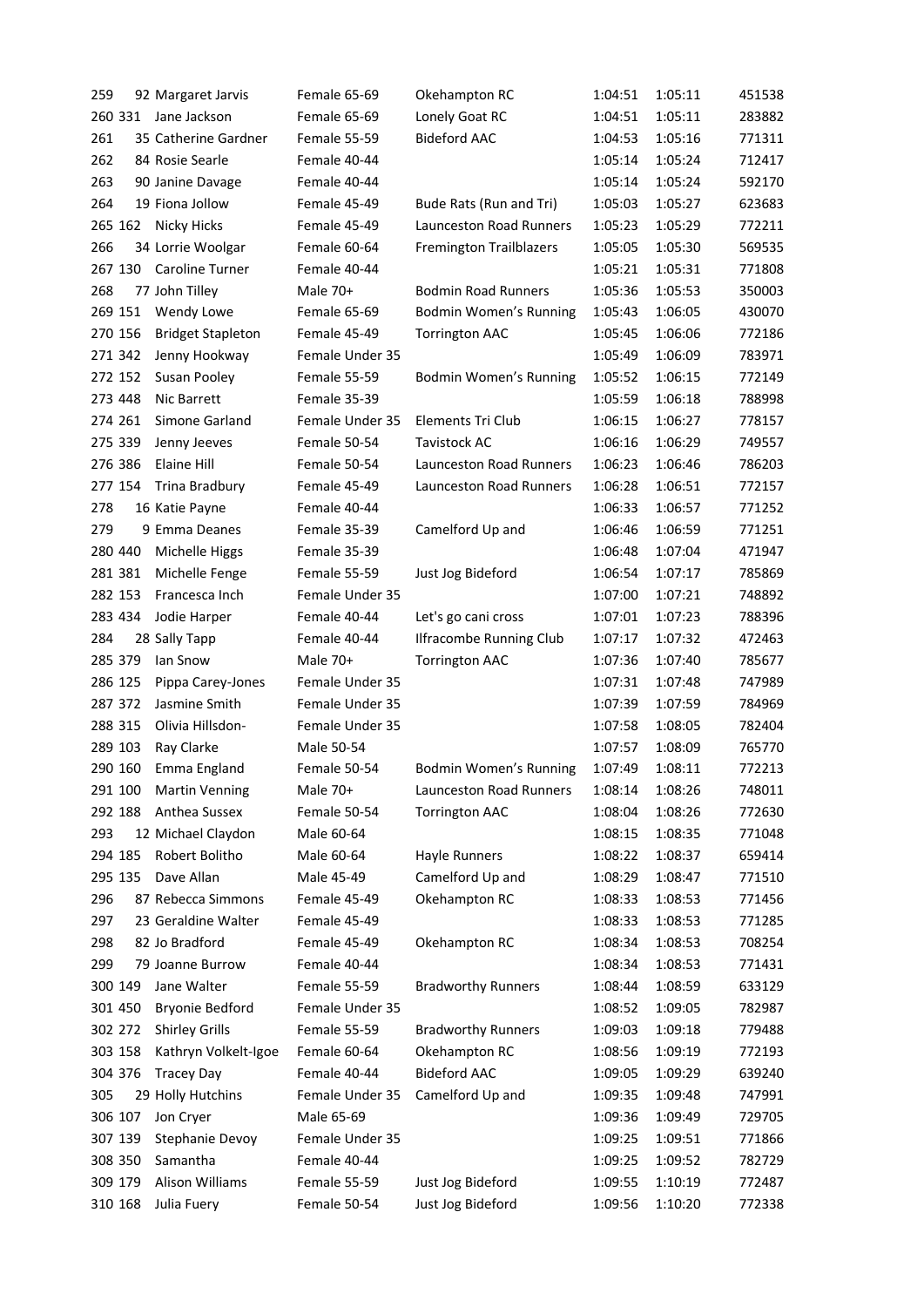| 311<br>47 Angela White             | Female 60-64      | Newquay Road Runners           | 1:10:01 | 1:10:20 | 771357 |
|------------------------------------|-------------------|--------------------------------|---------|---------|--------|
| 312<br>32 Emma Grigg               | Female 45-49      | Lonely Goat RC                 | 1:10:15 | 1:10:26 | 717868 |
| 313 288<br>Lesley Taphouse         | Female 60-64      | <b>Bodmin Road Runners</b>     | 1:10:09 | 1:10:27 | 359238 |
| 314 108<br><b>Roy Newton</b>       | Male 70+          | <b>Falmouth Road Runners</b>   | 1:10:07 | 1:10:32 | 193851 |
| 315 237<br>Victoria Hall           | Female 45-49      |                                | 1:10:16 | 1:10:34 | 747792 |
| 316 364<br>Chris Underwood         | Male 40-44        | Bude Rats (Run and Tri)        | 1:10:52 | 1:10:59 | 551880 |
| 317 417<br>Josh Shadrick           | Male Under 35     | <b>Bradworthy Runners</b>      | 1:10:45 | 1:11:07 | 787740 |
| 318<br>6 Jackie Wells              | Female 65-69      | Camelford Up and               | 1:10:56 | 1:11:13 | 747983 |
| 319<br>74 Siobhan Tindall          | Female Under 35   | Just Jog Bideford              | 1:10:51 | 1:11:15 | 789859 |
| 320<br>24 Michelle Skipp           | Female 55-59      | Camelford Up and               | 1:11:06 | 1:11:20 | 624951 |
| 321<br>58 Ann Horton               | Female 70+        |                                | 1:11:07 | 1:11:25 | 771374 |
| 322 330<br><b>Natalie Cummins</b>  | Female 45-49      | Southend Athletic Club         | 1:11:36 | 1:11:50 | 782072 |
| 323 193<br>Andrew Sillifant        | Male 40-44        |                                | 1:12:01 | 1:12:07 | 772761 |
| 324 184<br>Julie Bolitho           | Female 55-59      | Hayle Runners                  | 1:12:12 | 1:12:27 | 504813 |
| 325 422<br>Jade Jennings           | Female Under 35   | <b>Launceston Road Runners</b> | 1:12:30 | 1:12:51 | 778734 |
| 326 120<br>Sean Taylor             | Male 55-59        | <b>Bodmin Road Runners</b>     | 1:12:41 | 1:12:58 | 690504 |
| 327<br>14 Sharon Rundle            | Female 55-59      | Launceston Road Runners        | 1:12:55 | 1:13:06 | 622851 |
| 328 116<br><b>Vicky Gibbons</b>    | Female 45-49      | Just Jog Bideford              | 1:12:51 | 1:13:17 | 764419 |
| 329 115<br>Jon Gibbons             | Male 40-44        | Just Jog Bideford              | 1:12:52 | 1:13:18 | 577631 |
| 330 258<br><b>Robert Saxton</b>    | Male 40-44        |                                | 1:13:01 | 1:13:27 | 729110 |
| 331<br>46 Richard Lloyd            | Male 50-54        |                                | 1:13:01 | 1:13:27 | 789386 |
| 332 211<br>Terina Ellacott         | Female 40-44      | Holsworthy Running Club        | 1:13:17 | 1:13:31 | 774012 |
| Keith Shadrick<br>333 418          | Male 70+          | <b>Bradworthy Runners</b>      | 1:13:13 | 1:13:35 | 787742 |
| 334 102<br>Mary Austin             | Female 60-64      |                                | 1:13:23 | 1:13:41 | 771555 |
| 335 278<br><b>Rosemary Sanders</b> | Female 55-59      |                                | 1:14:13 | 1:14:29 | 779746 |
| 336 274<br><b>Tracey Grigg</b>     | Female 45-49      |                                | 1:14:20 | 1:14:37 | 779638 |
| 337 173<br>Sally Rowland           | Female 65-69      | Launceston Road Runners        | 1:14:36 | 1:14:52 | 772384 |
| 338 140<br><b>Thomas Cockerill</b> | Male 35-39        |                                | 1:14:37 | 1:14:52 | 771569 |
| 339 134<br>Amie Allan              | Female 35-39      | Camelford Up and               | 1:14:47 | 1:15:05 | 771511 |
| 340 416<br><b>Emily Rowe</b>       | Female Under 35   | <b>Bradworthy Runners</b>      | 1:14:43 | 1:15:06 | 787737 |
| 341<br>62 Jackie Chapman           | Female 55-59      | Launceston Road Runners        | 1:14:55 | 1:15:13 | 742330 |
| 342 202<br><b>Rosie Trevains</b>   | Female 35-39      | Bodmin Women's Running         | 1:15:16 | 1:15:37 | 591350 |
| 343 203<br>David Banbury           | Male 55-59        |                                | 1:15:16 | 1:15:37 | 607818 |
| 344 150<br>Emma Edwards            | Female Under 35   | Bude Rats (Run and Tri)        | 1:16:04 | 1:16:25 | 439323 |
| 345<br>3 Debbie Stokes             | Female 55-59      | <b>Bradworthy Runners</b>      | 1:16:36 | 1:16:52 | 478589 |
| 346 269<br>Laura Menzies           | Female 40-44      | <b>Bradworthy Runners</b>      | 1:16:43 | 1:17:00 | 779013 |
| 347<br>70 Deborah Phillips         | Female Under 35   | Camelford Up and               | 1:19:59 | 1:20:10 | 783667 |
| 348 445<br>Jo Teixeira             | Female 45-49      | Okehampton RC                  | 1:20:47 | 1:21:13 | 788728 |
| 349 446<br>Olivia Wheeleker        | Female 45-49      | Okehampton RC                  | 1:20:46 | 1:21:13 | 788730 |
| 350 411<br>Sam Chapman             | Male Under 35     |                                | 1:21:47 | 1:21:47 | 787672 |
| 351 192<br>Helen Cattran           | Female 55-59      | <b>Hayle Runners</b>           | 1:21:30 | 1:21:52 | 660236 |
| 352 441<br>Janet Bragg             | Female 60-64      | Holsworthy Running Club        | 1:22:50 | 1:23:06 | 788485 |
| 353<br>63 Ria Thompson             | Female 35-39      | Holsworthy Running Club        | 1:23:33 | 1:23:50 | 743083 |
| 354<br>88 Jennie Massey            | Female 60-64      | <b>Hayle Runners</b>           | 1:23:52 | 1:24:14 | 200257 |
| 355<br><b>52 Steve Lawrence</b>    | <b>Male 65-69</b> | <b>Falmouth Road Runners</b>   | 1:24:10 | 1:24:35 | 357060 |
| 356 284<br><b>David Garrard</b>    | Male 70+          | <b>Falmouth Road Runners</b>   | 1:26:03 | 1:26:28 | 475986 |
| Ruth Burton<br>357 435             | Female 45-49      |                                | 1:26:37 | 1:26:56 | 733807 |
| 358 436<br><b>Suzy Cremer</b>      | Female 45-49      |                                | 1:26:47 | 1:27:06 | 788421 |
| 359 353<br>Abigail Mansfield       | Female Under 35   | Camelford Up and               | 1:28:15 | 1:28:33 | 784330 |
| 360<br>69 Sam Allan                | Female 35-39      | Camelford Up and               | 1:28:15 | 1:28:33 | 771394 |
| 361 148<br>Adrian Bolt             | Male 55-59        | <b>Truro Running Club</b>      | 1:29:46 | 1:30:06 | 338186 |
| 362 308<br>Eric Hubber             | Male 70+          | <b>Bideford AAC</b>            | 1:30:09 | 1:30:36 | 781944 |
|                                    |                   |                                |         |         |        |